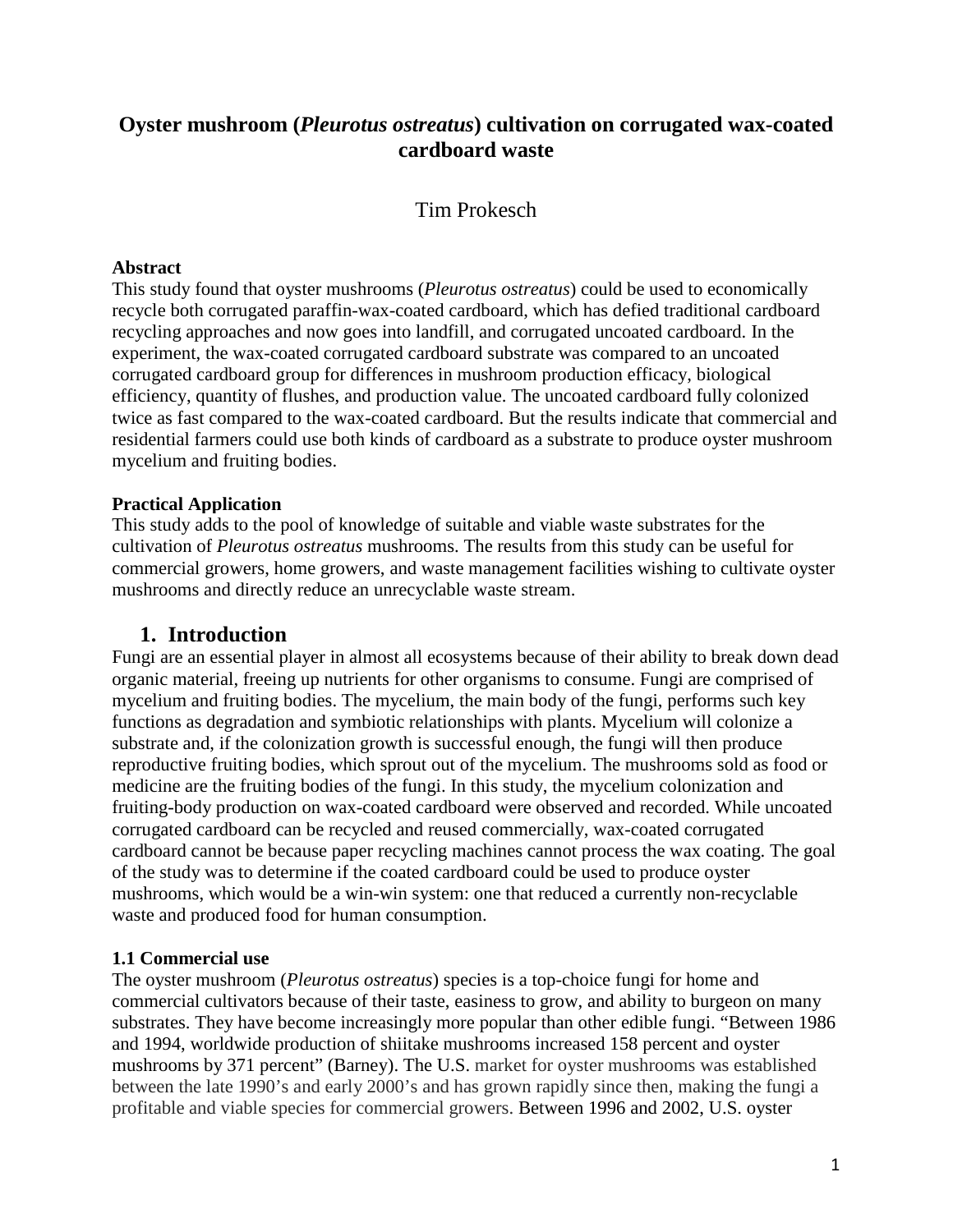mushroom production increased by 14% annually (Beyer, 2016). Cotton seed husks and wheat straw are the most common substrates for commercial growers (Beyer, 2016).

#### **1.2 Oyster mushroom's ability to grow on a variety of substrates**

Oyster mushrooms, which require a short growth period, are prolific consumers of many lignocellulosic substrates: They have been widely studied for their ability to colonize and produce mushrooms on many agro-wastes such as corn husks, sawdust, rice husks (Obodai, Cleland-Okine, Vowotor, 2003), maize stalk (Mkhize, Cloete, Basson, and Zharare, 2016), waste paper, spruce needles, leaves of European aspen (Yildiz, 2002), coffee grounds, and paper towels (Siegrest-Jones, 2018). The ability of oyster mushrooms to successfully colonize a substrate and produce fruiting bodies relies on its "capacity to secrete enzymes" (Bellintini, 2016). The aim of this study was to assess the ability of oyster mushrooms to secrete lignin- and hydrocarbondegrading enzymes and determine whether they could colonize and produce fruiting bodies on wax-coated cardboard.

Oyster mushrooms are a white-rot fungi, which means they possess enzymes that allow them to degrade lignin, hemicellulose, and cellulose (collectively called lignocelluloses) contained in plant dry-matter biomass. Lignin is difficult to degrade because it is a "threedimensional polymer interconnected through carbon-carbon and other bonds" (Dias, 2010). Lignin also forms intimate relationships with hemicelluloses and cellulose, making the selective removal of lignin even more difficult (Li, 2003). White-rot fungi use lignin peroxidase (LiP), dye-decolorizing peroxidase, manganese-dependent perioxidase (MnP), versatile peroxidase (VP), and laccase to degrade lignin. However, different species of white-rot fungi utilize different lignolytic systems, meaning each species uses a different combination of individual enzymes to degrade lignin. A study that sequenced the genome of oyster mushrooms found the fungi utilizes three versatile peroxidases and six manganese peroxidases (Fernández-Fueyo, 2014). H2O2 is also produced by the white-rot fungi and reacts with the peroxidase to catalyze the oxidative depolymerization of lignin (Hatakka, 1994).

Many common substructures of lignin are similar in structure to hydrocarbon contaminates found in the environment, which explains why oyster mushrooms are effective in breaking them down and have been researched as a potential remediate of oil contamination in soil. Research has found that oyster mushrooms can metabolize these hydrocarbons: phenanthrene, anthracene, pyrene, fluorene, and fluoranthene. Peroxidases enzymes are most likely responsible for the degradation of hydrocarbon molecules (Sack and Günther, 1993). Since paraffin wax is also a hydrocarbon with a simple n-alkane structure, a hypothesis of this study was that it was likely that oyster mushrooms could also metabolize the wax through its lignolytic enzyme system.

### **1.3 Cardboard as a substrate**

Cardboard is a potentially economically viable substrate for commercial production of oyster mushrooms. Most cardboard is produced from the timber of fast-growing pine trees. At the paper mill, the pine tree raw material is chopped into wood chips. The wood chips are then manipulated by chemicals to produce a fibrous pulp. The pulp is then sent to a machine where it is pressed into rolls to be sent to a corrugating facility to create the finished product paperboard, corrugated fiberboard, or cardstock.

Cardboard composition is high in celluloses and lignocelluloses and includes minor portions of starch (celignis analytical). Past studies have found that oyster mushrooms grow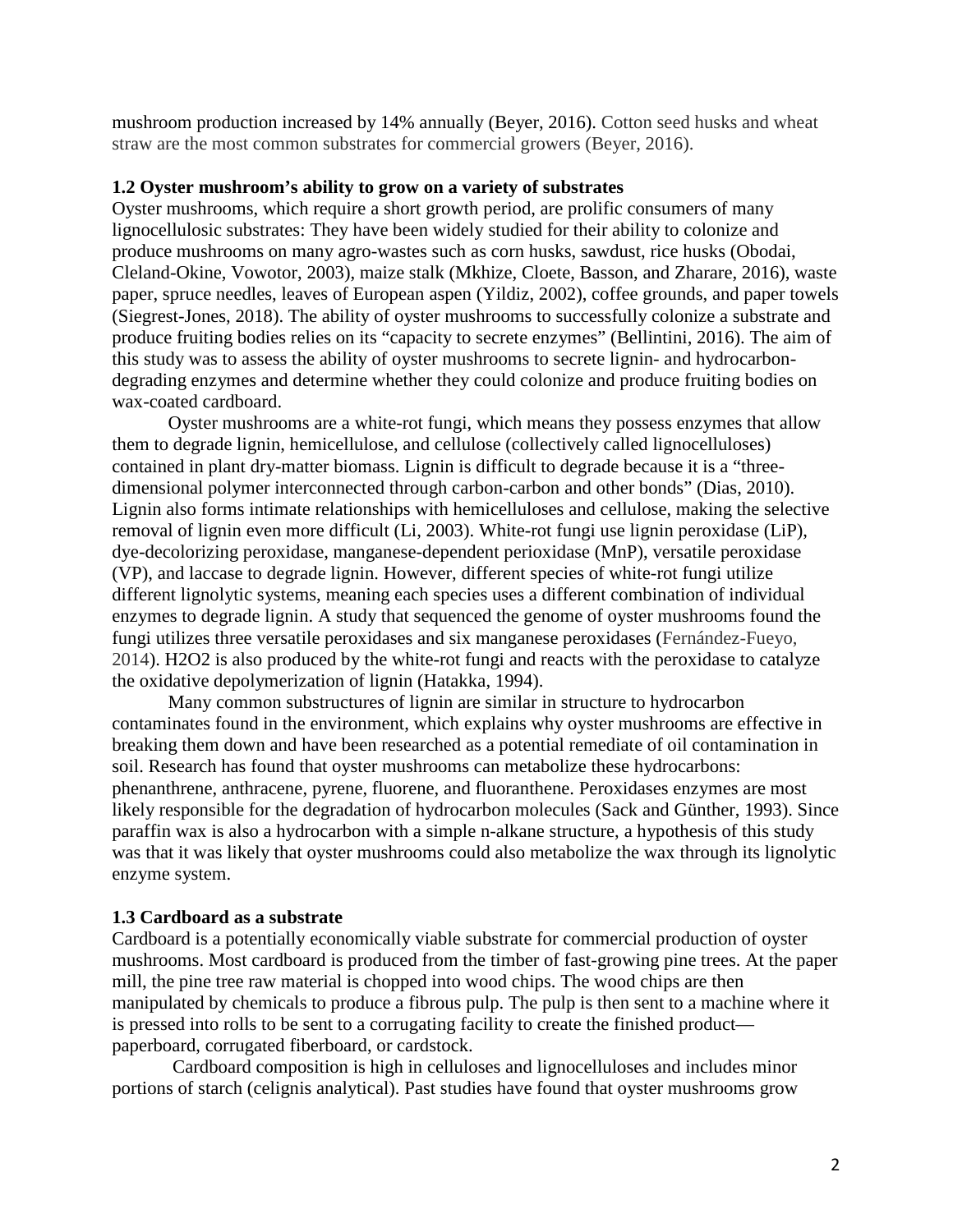effectively on cardboard and other substrates high in lignocelluloses (Owaid, Nassar, Abed, and Turki, 2015). Research by Paul Stamets has shown that fungi possess the ability to break down "the cellulose, hemicellulose and lignin, in the card board box, thus reducing its tensile strength, and releasing nutrients that are made available to the plants" (Stamets, 2008). Cardboard is a viable choice for commercial cultivators who seek to produce oyster mushrooms and reduce waste in their operations. The per-capita consumption of cellulosic products, including waxed cardboard and cardboard, is predicted to rise from 3.7 kg to 5.4 kg by 2030 (Ma, Hummel, Määttänen, Särkilahti, Harlin, and Sixta, 2015), indicating that cellulosic wastes will be an increasing environmental issue and more available as a substrate for oyster mushroom cultivators.

### **1.4 Wax-coated cardboard**

Typically, paraffin-wax-coated cardboard is used in the shipping of perishable food products, such as fresh produce and meats. The wax coating provides a water-resistant barrier between the cardboard and the food product. Paraffin coating is FDA approved to be in contact with food products. Wax-coated cardboard, however, is a particularly problematic waste: 1.5 million boxes are hauled off to **[U.S.?]** landfills each year and minimal research into sustainable waste management systems (Kalkowski, 2012).

Uncoated cardboard is a suitable substrate for growing oyster mushrooms, while **[prior to this research?]** the potential of wax-coated cardboard as a substrate has been unknown. The main question was whether wax coating could potentially inhibit the colonization and growth of the oyster mushroom mycelium. All the wax-coated cardboard used in this study were vegetable and meat shipping boxes coated in paraffin wax.

Paraffin wax is a long carbon chain "including n-alkanes ranging from C18H38 to C37H 76" (Marino, 1998). It is a byproduct of crude oil distillation and is used for candles and waxcoated cardboard because it is cheap to produce. Research has determined that oyster mushrooms can degrade hydrocarbons either in a liquid or solid state (Eggen, 1999). The paraffin wax coating on cardboard in this study is a hydrocarbon in the solid state and, "it has been shown that the solid hydrocarbons tend to agglomerate together thereby making it harder for the cells to access it. Lower available surface area results in slower growth rates" (Marino,1998).

### **1.5 Degradation of paraffin wax**

Multiple studies have found that paraffin wax can be biodegraded by bacteria and fungi. In 1998, Fabien Marino of McGill University published a study testing the ability of 19 bacteria strains to degrade paraffin material. It states that microbes are "able to grow on hydrocarbons" and "have shown the ability to accumulate the paraffinic substrate intracellularly in inclusion bodies" (Marino, 1998). The proposed aerobic pathway for the degradation of paraffin wax starts with the addition of one or two oxygen atoms to the hydrocarbon molecule. The oxygenated hydrocarbon molecule is then converted to an aldehyde, making it more soluble in water. The aldehyde is then attacked by various enzymes. The enzymes are likely to be versatile peroxidases (VP) and manganese peroxidases (MnP's) (Sack and Günther, 1993). After the enzyme attack, a fatty acid intermediate is formed. The fatty acids can then be excreted or degraded more, most likely by a carboxylic acid degradation pathway (Marino, 1998). The Marino study proved the ability of bacteria and fungi to degrade paraffins but did not research the ability of any edible fungi to degrade paraffin. The figure below shows a similar pathway from a 2012 study.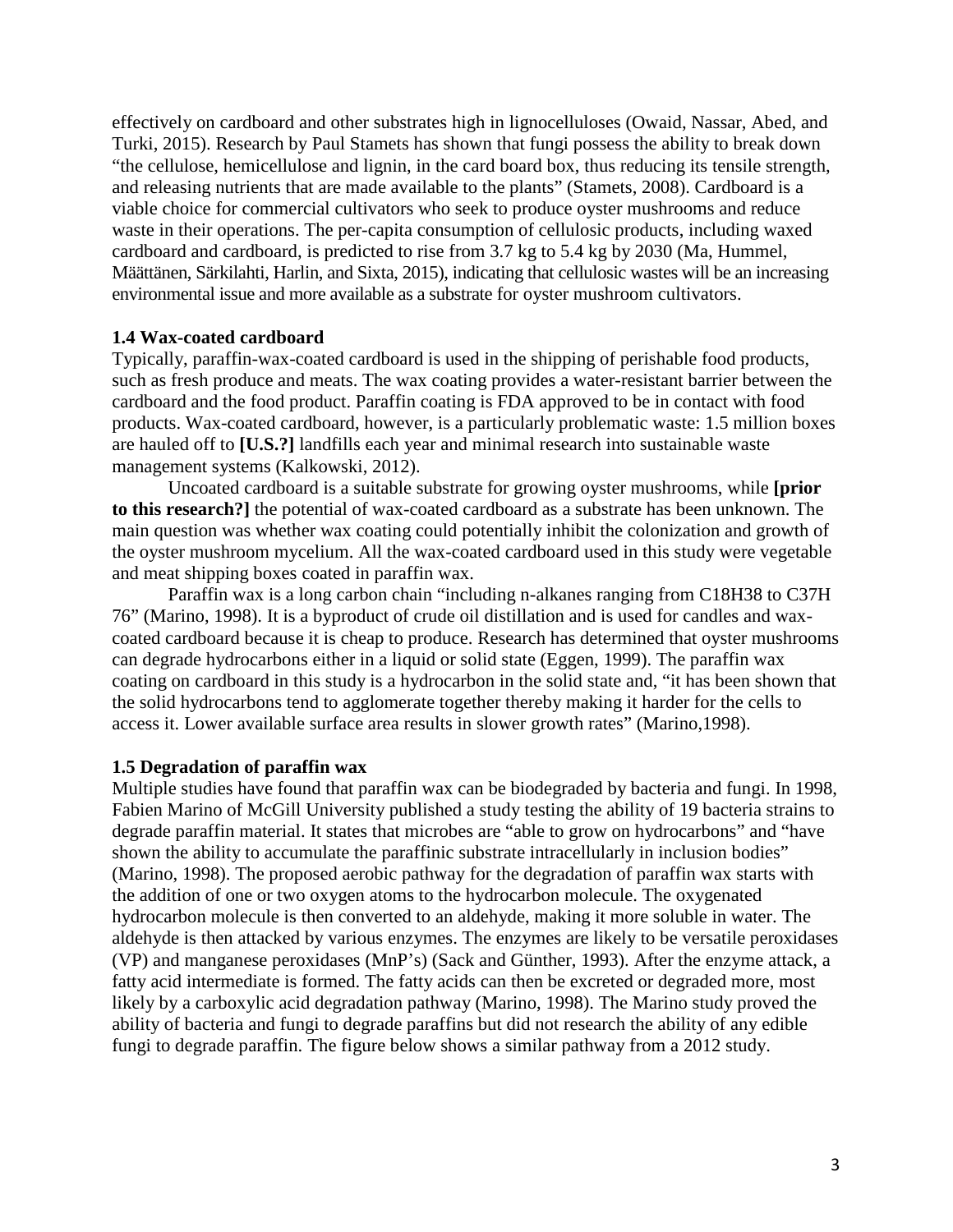

*Figure 1 Aerobic biodegradation of n-alkanes (Hassanshahian and Capello, 2012)*

#### **1.6 Composting wax-coated cardboard study**

"Characteristics of compost derived from waxed corrugated cardboard," a study by D.A. Raymond and R.P. Voroney that was published in 1997, is the only one on paraffin-wax-coatedcardboard degradation. The two researchers examined the effects of including paraffin-waxcoated corrugated cardboard in compost. The study found that after 12 weeks, more than 95% of the paraffin wax coating successfully degraded. The study provides continuing support for the potential of oyster mushrooms to colonize, fruit, and degrade the paraffin wax coating and cardboard.

#### **1.7 Details of the study**

The aim of my experiment was to answer the question: Would cultivating oyster mushrooms on wax-coated cardboard be a viable substrate for commercial operations and home cultivators? There has been little research on the biological efficiency and economic feasibility of oyster mushroom cultivation on cardboard and no published research on oyster mushroom cultivation on waxed cardboard.

My experiment included an experimental waxed-cardboard-substrate group and a control uncoated-cardboard group. Both were inoculated with equal amounts of oyster mushroom spawn and grain. Grain was included to add nutrients and accelerate the colonization rate.

For just the wax-coated cardboard (WCC) group, the visible degradation of the paraffin wax was observed using a high-powered microscope at 40x zoom. Clear differences between WCC samples with mycelium growth and WCC samples without mycelium growth was looked for. Any clear difference between the visible qualities of the paraffin wax will give support for future studies aimed at finding quantitative data on the amount of paraffin wax that is being degraded by the oyster mushrooms.

The biological efficiency was calculated and compared to two other studies focusing on the cultivation of oyster mushrooms on waste materials. Determining the biological efficiency is important for evaluating "the quality of organic waste as a substrate for mushroom cultivation" (Wang, Sakoda, and Suzuki, 2001). The fresh biological efficiency was compared with the results from the 2002 Yildiz study "Some lignocellulosic wastes used as raw material in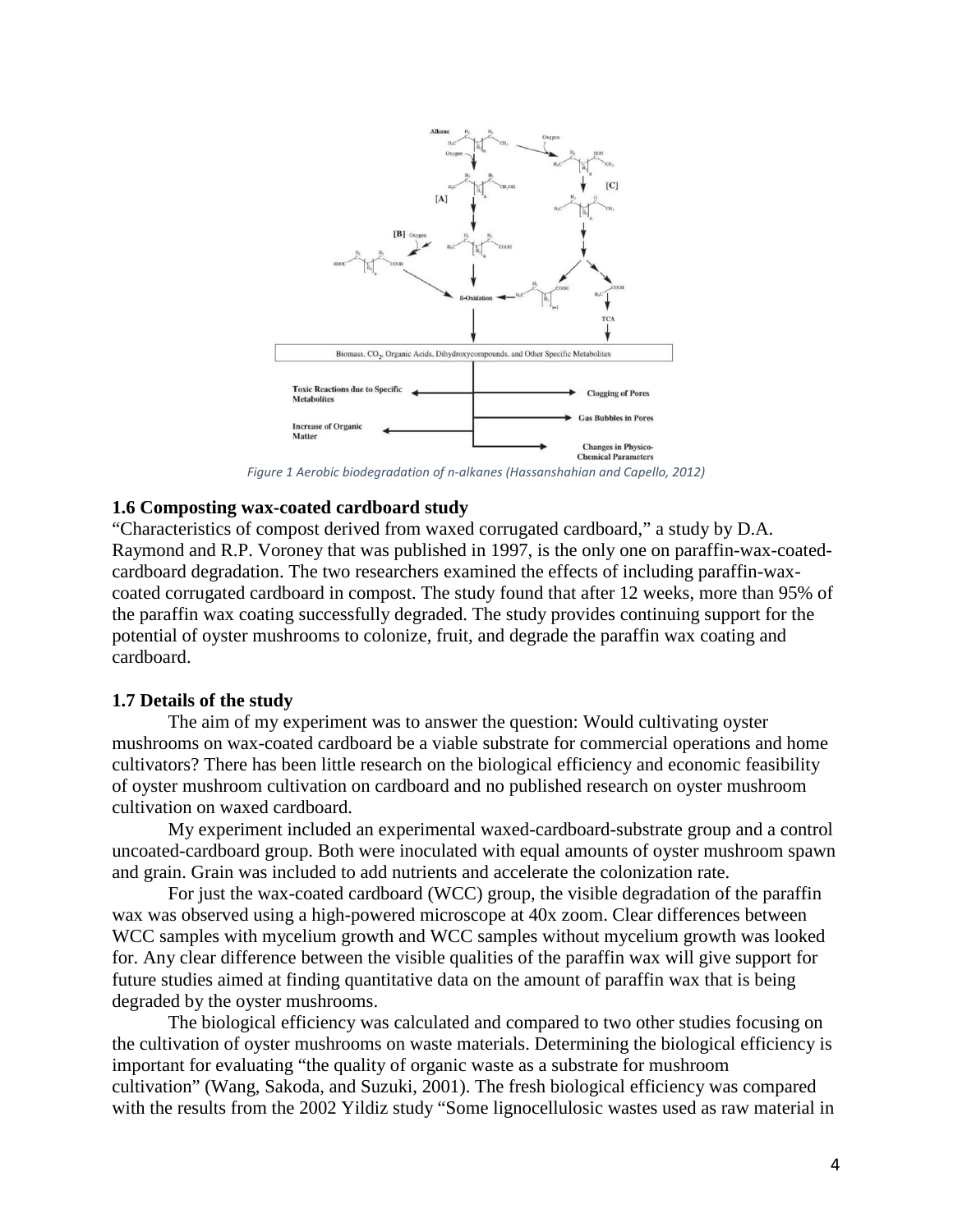cultivation of the Pleurotus ostreatus culture mushroom" and the 2018 study (also conducted at Warren Wilson College) "Comparing substrate ratios for growth of oyster mushrooms on institutional wastes." Additionally, the number of flushes for both groups was compared with the Yildiz 2002 study.

# **1.8 Objectives**

The study had three objectives: 1) to determine if the oyster mushroom mycelium could colonize on the waxed cardboard, 2) to determine if the mycelium on the wax-coated cardboard could produce fruiting bodies for human consumption, and 3) to visually observe and search for signs of wax-coating degradation caused by the oyster mushrooms.

### **2. Materials and Methods**

The study started in December 2017 at Warren Wilson College in Swannanoa, North Carolina, and ended in July 2018 in Needham, Massachusetts. The polyethylene grow bags, grain, and cardboard were available at Warren Wilson College. The grey dove oyster mushroom spawn was purchased from Field and Forest Products in Peshtigo, Wisconsin. Due to the unexpectedly long amount of time for colonization and fruiting, the 10 bags had to be moved from North Carolina to Massachusetts for the last three weeks of the data collection period.

# **2.1 Wax cardboard collection**

The waxed cardboard was collected at Recycling Center at Warren Wilson College from the designated waxed cardboard collection area. The cardboard collection was divided into two groups. The first group was corrugated wax cardboard with a paraffin wax coating, and the second group was uncoated corrugated cardboard. The cardboard was then brought to the lab.

### **2.2 Waxed cardboard cutting and soaking**

The waxed cardboard and normal cardboard were cut into small pieces around 5 cm x 5 cm using a traditional office-style lever paper cutter and a box-cutter knife. Each group of pieces was placed in a large plastic bag and completely covered in water for 45 minutes. Holes were then punched in the plastic bags to allow the water to completely drain out.

# **2.3 Inoculation for groups 1 and 2**

Standard polyethylene grow bags were filled with 450 grams of grain. 100 mL of tap water was added to each bag. 550 grams of shredded and previously soaked wax-coated cardboard was then added to each of the 5 bags in the wax-coated group and 550 grams of shredded and previously soaked uncoated cardboard was added to each of the 5 bags in its group. The grain and cardboard for each individual bag was mixed around by hand.

Each bag was folded closed and then secured with three binder clips. The bags were then placed in the autoclave for 60 minutes. After two hours, the autoclave cooled down and returned to normal, and the bags were taken out and placed under the UV light inside the sterilized hood. The bags were placed flat on the surface under the hood and left under the UV light for one minute. The light was then turned off and the bags were flipped to the other side and left for another minute under the UV light.

Once all the bags spent a total of two minutes under the UV light in a sterilization hood, the grey dove oyster mushroom spawn was taken out of refrigerator, where it had been stored, and close to 115 grams of the spawn was scooped out using a flame-sterilized utensil and placed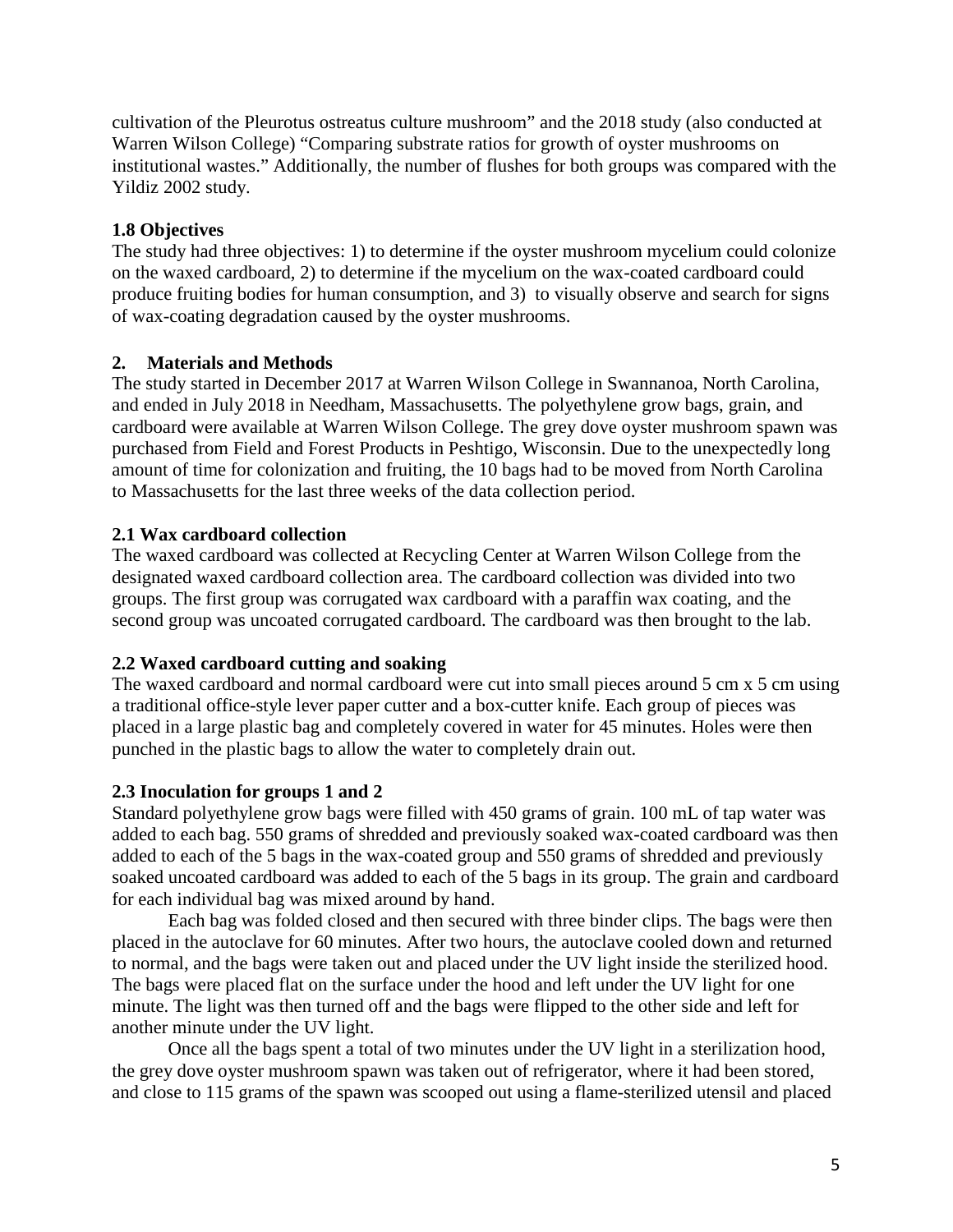inside each bag. The spawn transfer was done under the sterilization hood with the normal light on and the air flow on. Once the spawn was transferred, the bags were then closed again with the binder clips.

# **2.4 Mycelium growth**

Both groups were left to colonize indoors in close to complete darkness. Once the bags were fully colonized, they were taken out of the dark and placed in a refrigerator for three days. Full colonization was determined by visual signs of pinning. The bags were then taken out of the refrigerator and opened to allow the fruiting process to begin. After 91 days, any bags from either group that had not pinned were cold-shocked in the refrigeraor for three days to induce fruiting. Any of these bags that were cold shocked and still did not pin from the cold shocking were cold-shocked a second time once they eventually showed visible signs of cold shocking. Holes were cut on the polyethylene bags if there was pinning near the bottom of the bag. The polyethylene bags were cut off the mycelial mass 22 days after full colonization was reached. The mycelial mass was then placed in a small tub with one L of tap water to increase moisture content.

Total time of colonization for each bag was recorded. An average time of inoculation to full colonization was calculated for each group. Pictures were also taken through the colonization period for all bags.

# **2.5 Harvesting**

Once the oyster mushrooms were white in color and showed a dark tint around the edges of the caps a slight cracking, they were harvested and weighed. The fresh mushrooms were then dried using a dehydrator and the dry weight was recorded. The number of flushes was also recorded for each bag in each group. Pictures were taken of the fruiting for all bags. The last three weeks of harvesting were completed in Needham, Massachusetts, in a room with a similar temperature and light quality as the room at Warren Wilson College.

### **2.6 Moisture content**

For both groups, visible signs of dry mycelium and fruiting was treated with a brief spraying of water from a spray bottle and additions of water for 24-hour soaking periods. Bags from both groups were maintained to a moisture content level where the mycelium was soft and spongey and visible water condensation and droplets were coating the exterior of the bags.

### **2.7 Microscope visual degradation:**

Samples from the WCC group were observed under a high-powered microscope with an attached camera at 40x zoom. Samples with mycelium growth and no mycelium growth were observed. Both groups were prepared by a brushing of the same velocity. The brushing removed the mycelium. The samples were then observed under the microscope. Pictures were then taken through the attached camera.

### **2.8 Biological efficiency**

The fresh weight biological efficiency and dry weight biological efficiency was determined for each group using each group's average yield (either fresh weight or dry weight) and the dry weight of the substrate. The formula used was [dry weight or fresh weight of harvest/weight of dry substrate X 100].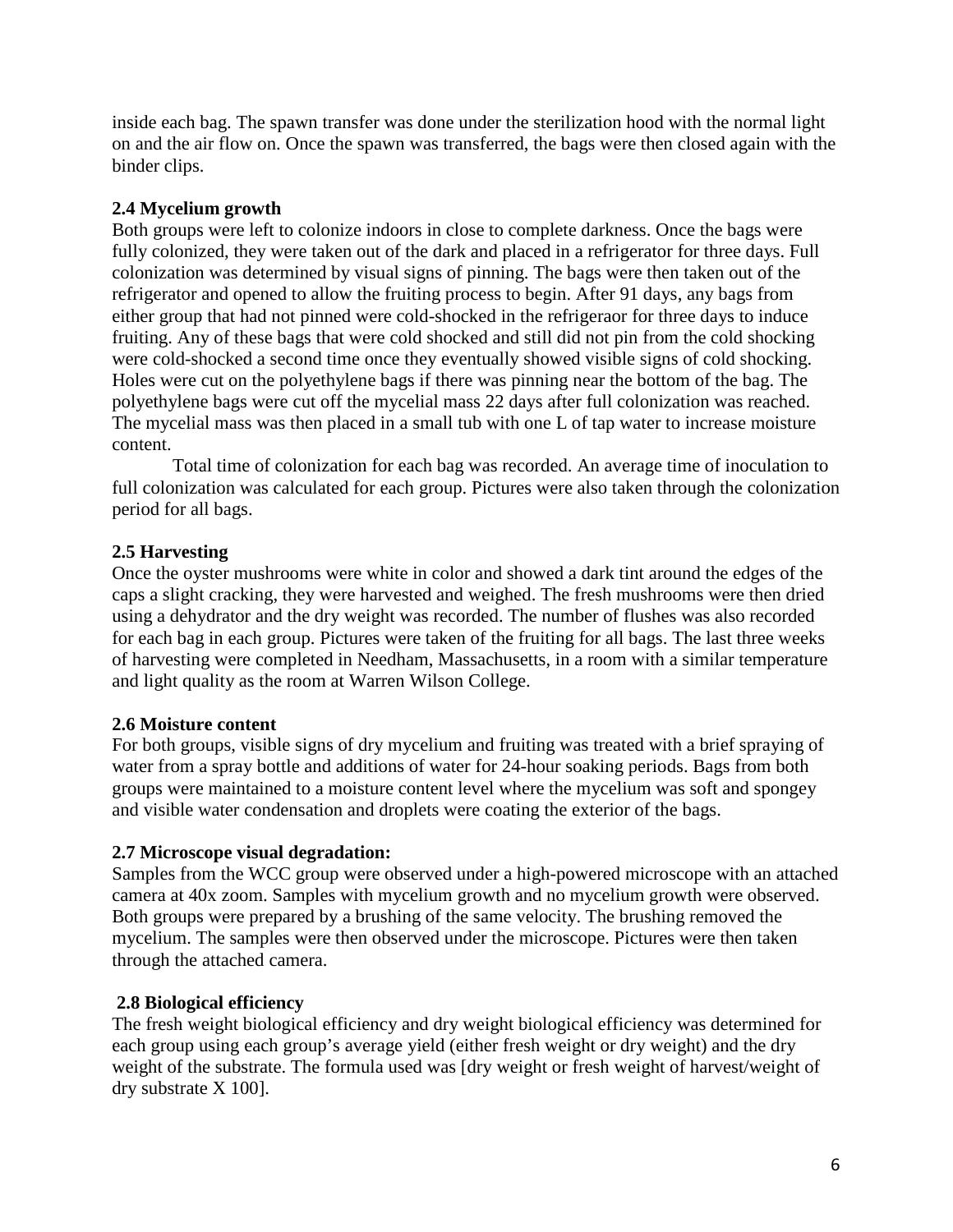

 *Figure 2 Wax-coated bag 3 day 40 Figure 3 Uncoated bag 2 day 4* 



### **3. Results**

**3.1 Visible difference of colonization rate of wax-coated and uncoated-cardboard groups** The wax-coated-cardboard group showed a much slower rate of visible colonization compared to the uncoated-cardboard group shown in Figures 2 and 3. The uncoated group was close to full colonization 40 days after inoculation, while the wax-coated group had only slight mycelium growth 40 days after inoculation.

### **3.2 Wax-coated visible difference in mycelial growth over time**

Visible observations indicate that the mycelium on the wax-coated-cardboard group grew and consumed the wax-coated-cardboard substrate over time, as seen in a comparison of Figures 4 and 5. Over a 52-day difference the mycelium formed a solid mass on the left side and on the surface of the substrate for bag 2 seen in Figure 5. Over the 52 days, the mycelium clearly thrived on the wax-coated-cardboard substrate. All bags in the wax-coated group had similar visible rates of mycelium growth.

### **3.3 First flush**

#### **Comparison between uncoated and wax-coated substrates**

The first flushes for the uncoated bag 5 and wax-coated bag 2 were similar in fresh- and dryweight mass. Both group's first flushes seen in Figures 6 and 7 fruited in one large cluster. The first flush for uncoated-cardboard bag 5 in Figure 6 had a dry weight of 23.89 grams and a fresh weight of 179.88 grams and the wax-coated cardboard bag 2 seen in Figure 7 had a dry weight of 26.59 grams and a fresh weight of 173.12 grams. The flush from bag 2 in the wax-coated group seen in Figure 7 had the largest dry weight for both groups. The first flush from uncoated bag 5 had a higher fresh weight and higher moisture content.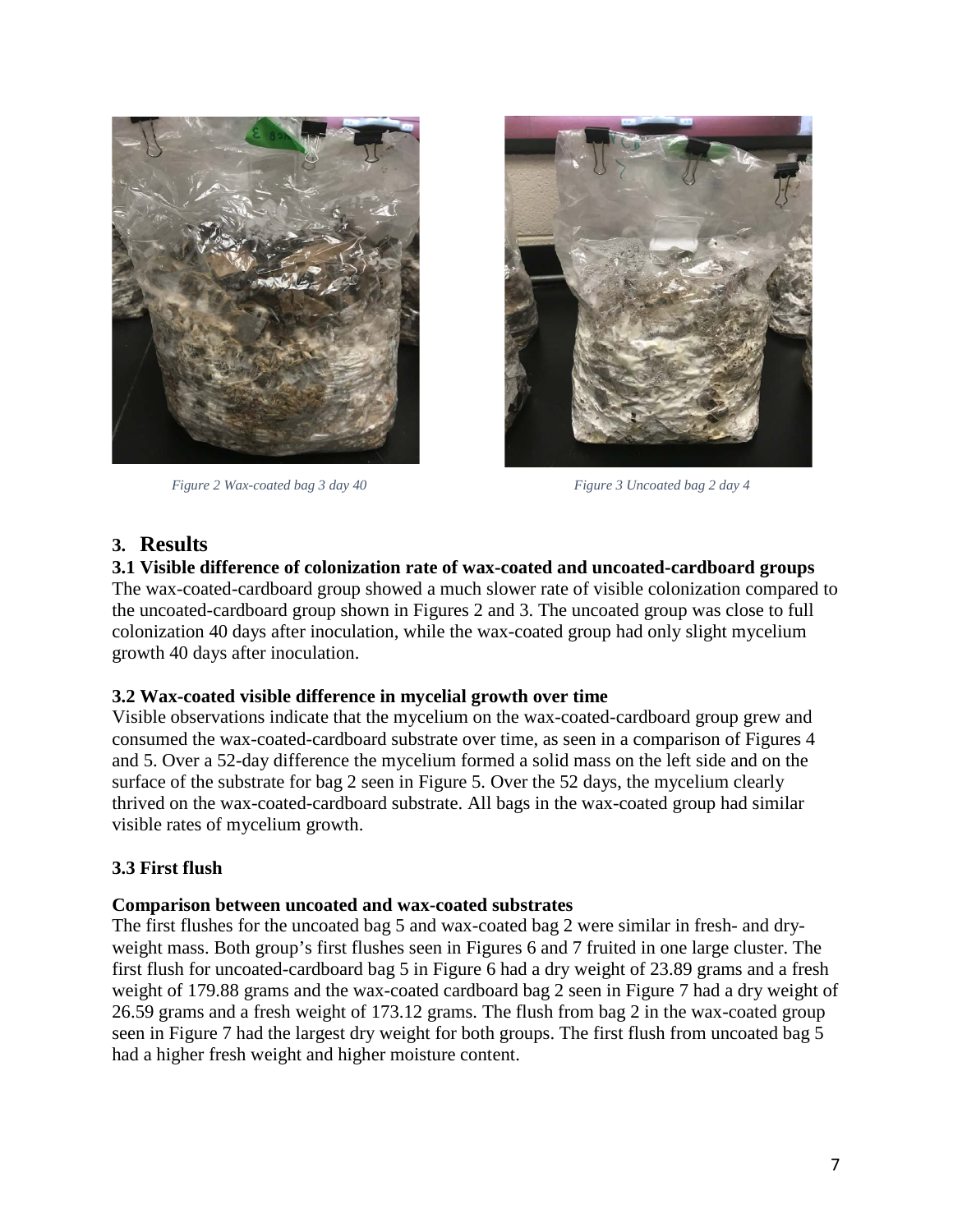

*Figure 4 Wax-coated bag 2 day 40 Figure 5 Wax-coated bag 2 day* 







*Figure 6 Uncoated bag 5 first flush Figure 7 Wax-coated bag 2 first flush*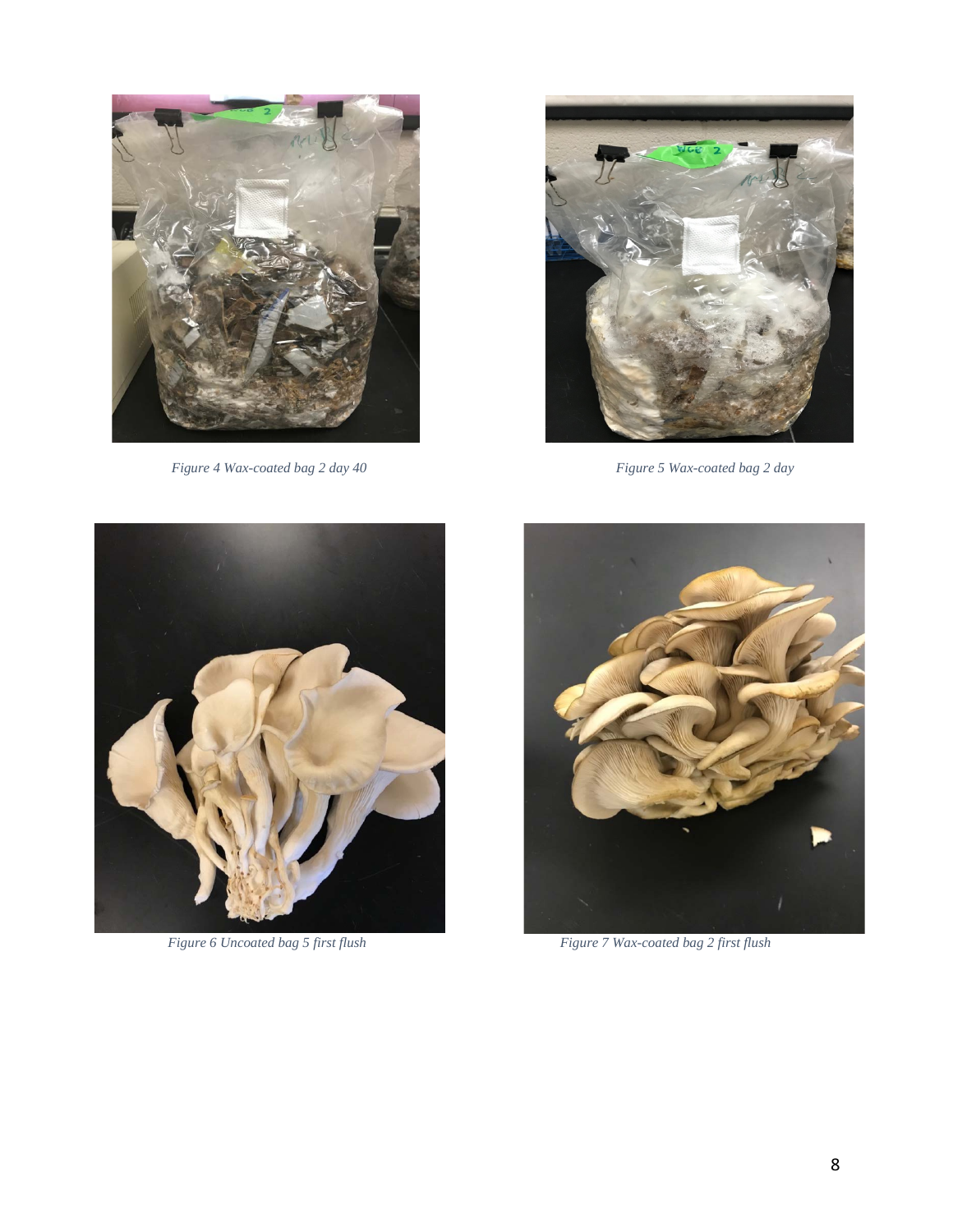



*Figure 8 Wax-coating with mycelium growth at 40x Figure 9 Wax-coating without mycelium growth at 40x* 

#### **3.4 Visible degradation of paraffin wax coating**

There is a visible difference between wax-coated cardboard with mycelium growth seen in Figure 8 and wax-coated cardboard without mycelium growth seen in Figure 9. At 40x zoom, there are differences in the visibility of the individual fibers in the cardboard. The "with mycelium growth" sample displays clearer individual fiber strands that possibly occurred due to mycelial degradation of paraffin wax. The "without mycelium growth" sample in Figure 9 shows a far more reflective surface with slight cardboard fiber visibility.

#### **3.5 Yield and first flush for both groups**

The total yield, total fresh weight, total dry weight, and first flush weight seen in Table 1 shows clear differences in how productive each bag was within each group and how productive each group was in total. All the bags in the uncoated group produced similar total biomass of fruiting bodies, ranging from 128.82 grams fresh weight and 26.71 grams dry weight for bag 2 to 567.33 grams fresh weight and 85.02 grams dry weight for bag 5. There was consistency in productivity for each bag in the uncoated group.

The wax-coated cardboard bags ranged in fruiting production— from bag 5, which produced a total fresh weight of 17.6 grams and a total dry weight of 8.31 grams, to bag 1, which produced a total fresh weight of 268.56 grams and a total dry weight of 33.76 grams. The first flush weight for the bags in the waxed-cardboard group compared well to the uncoated group. Bag 5 in the uncoated group had the lowest dry weight for the first flush but was still higher than the lowest dry weight first flush, which was bag 2 in the uncoated group.

As seen in Figure 10, which shows the total biomass of each group, the uncoated group production of 1,636 grams was almost double that of the wax-coated group, which was 829 grams.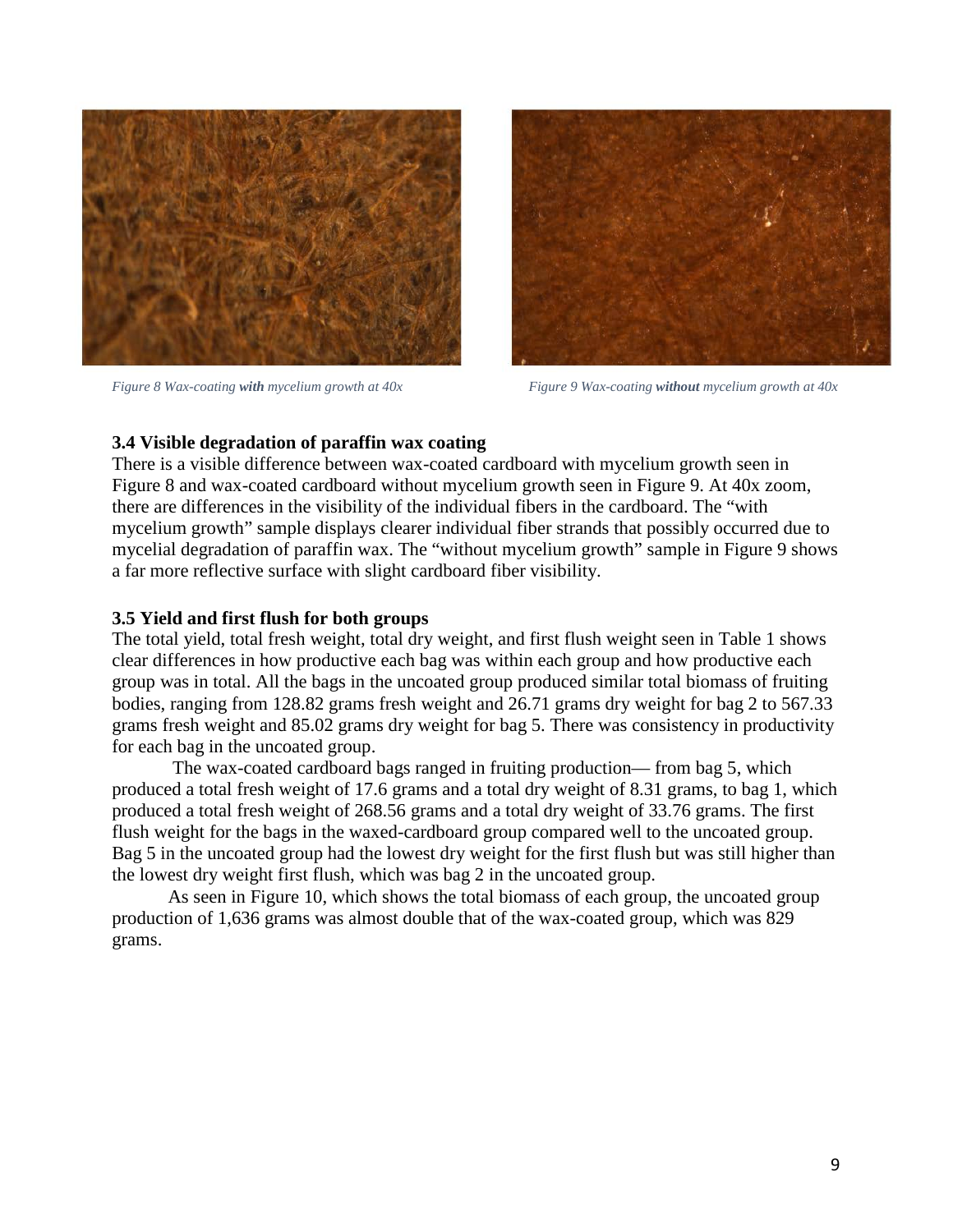

*Figure 10 Fresh weight total biomass comparison*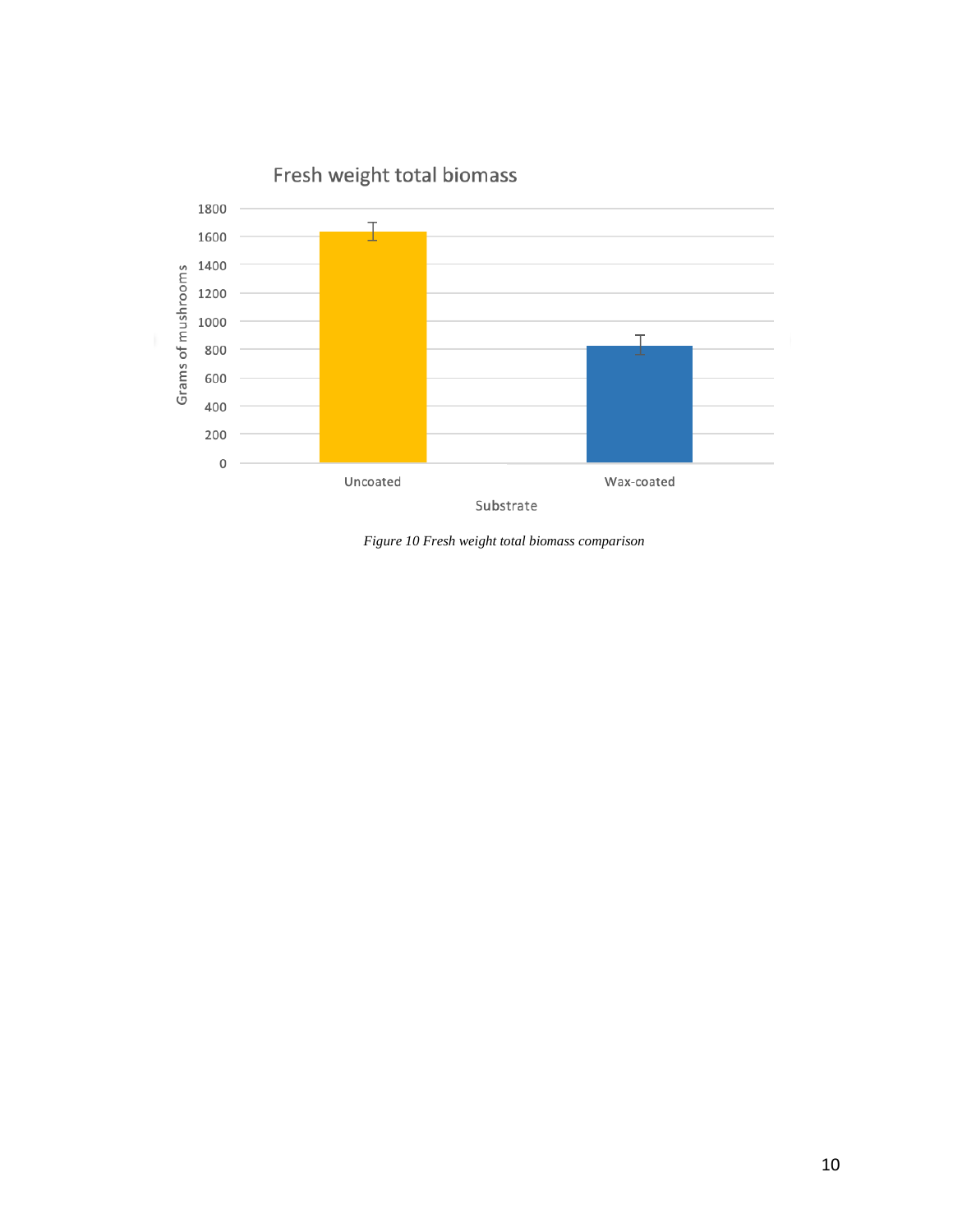*Table 1 – Differences in total fresh weight yield, total dry weight yield, and first flush weight between uncoated and wax-coated substrates*

| <b>Substrate and</b><br>bag number | <b>Total yield fresh</b><br>weight $(g)$ | <b>Total yield dry</b><br>weight $(g)$ | <b>First flush (dry</b><br>weight in grams) |
|------------------------------------|------------------------------------------|----------------------------------------|---------------------------------------------|
| Uncoated<br>cardboard 1            | 207.1                                    | 39.26                                  | 18.53                                       |
| Uncoated<br>cardboard 2            | 128.82                                   | 26.71                                  | 1.98                                        |
| Uncoated<br>cardboard 3            | 347.61                                   | 48.7                                   | 18.15                                       |
| Uncoated<br>cardboard 4            | 384.86                                   | 53.99                                  | 23.55                                       |
| Uncoated<br>cardboard 5            | 567.33                                   | 85.02                                  | 23.89                                       |
| Wax-coated<br>cardboard 1          | 286.56                                   | 33.76                                  | 27.12                                       |
| Wax-coated<br>cardboard 2          | 173.12                                   | 26.59                                  | 26.59                                       |
| Wax-coated<br>cardboard 3          | 133.37                                   | 10.43                                  | 10.43                                       |
| Wax-coated<br>cardboard 4          | 180.41                                   | 15.41                                  | 15.41                                       |
| Wax-coated<br>cardboard 5          | 17.6                                     | 8.31                                   | 8.31                                        |

### **3.6 Colonization, first harvest day, and average number of flushes**

The average period of days from inoculation to full colonization for bags that reached full colonization indicated by pinning for the uncoated group was more than twice as fast and reached its first harvest day exactly twice as fast compared with the wax-coated group as shown in Table 2. The uncoated group reached full colonization for all five bags 70 days faster than the wax-coated group, and the uncoated group reached its first harvest day at 66 days, while the wax-coated-cardboard group reached its first harvest day at 132 days. The paraffin wax coating proved to affect the rate at which the oyster mushrooms colonize and reach fruiting. The average number of flushes between both substrates, also shown in Table 2, indicates that the uncoated group as whole produced an average of almost four times as many flushes compared to the waxcoated group. The ability of the uncoated group to produce an average of 5.5 flushes per bag contributed to higher total fruiting biomass seen in Figure 10.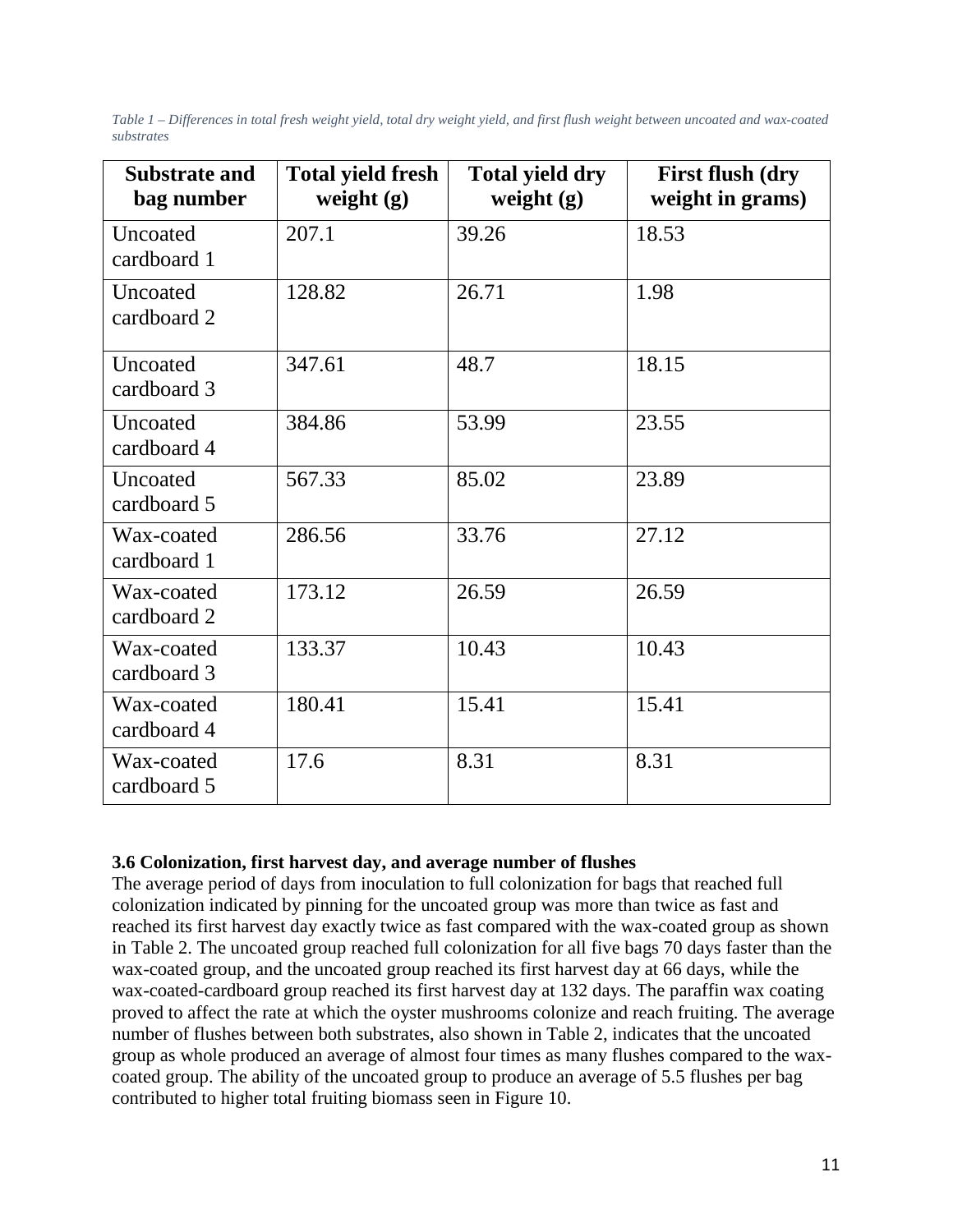| Table 2 – Differences in colonization, first harvest day, and average number of flushes between the uncoated and wax-coated |  |
|-----------------------------------------------------------------------------------------------------------------------------|--|
| substrates                                                                                                                  |  |

| <b>Substrate</b>        | Avg. total colonization period for<br>all bags (days) | <b>First harvest</b><br>day | Avg. number<br>of flushes |
|-------------------------|-------------------------------------------------------|-----------------------------|---------------------------|
| Uncoated<br>Cardboard   | 60                                                    | 66                          | 5.5                       |
| Wax-coated<br>Cardboard | 130                                                   | 132                         | 1.4                       |

### **3.7 Fresh weight biological efficiency comparison**

The fresh weight biological efficiency varied for the uncoated- and wax-coated-cardboard groups compared with four other waste substrates from studies in 2002 and 2018 shown in Figure 11. The uncoated- and wax-coated-cardboard groups had a higher fresh weight biological efficiency compared with the sawdust substrate. The waste paper and spruce needles, leaves of European aspen and waste paper, and coffee grounds and paper towels all had higher fresh weigh biological efficiencies than both cardboard groups.



Fresh weight biological efficiency comparison

*Figure 11 Fresh weight biological efficiency comparison (Yildiz, 2002, Siegrest-Jones, 2018)*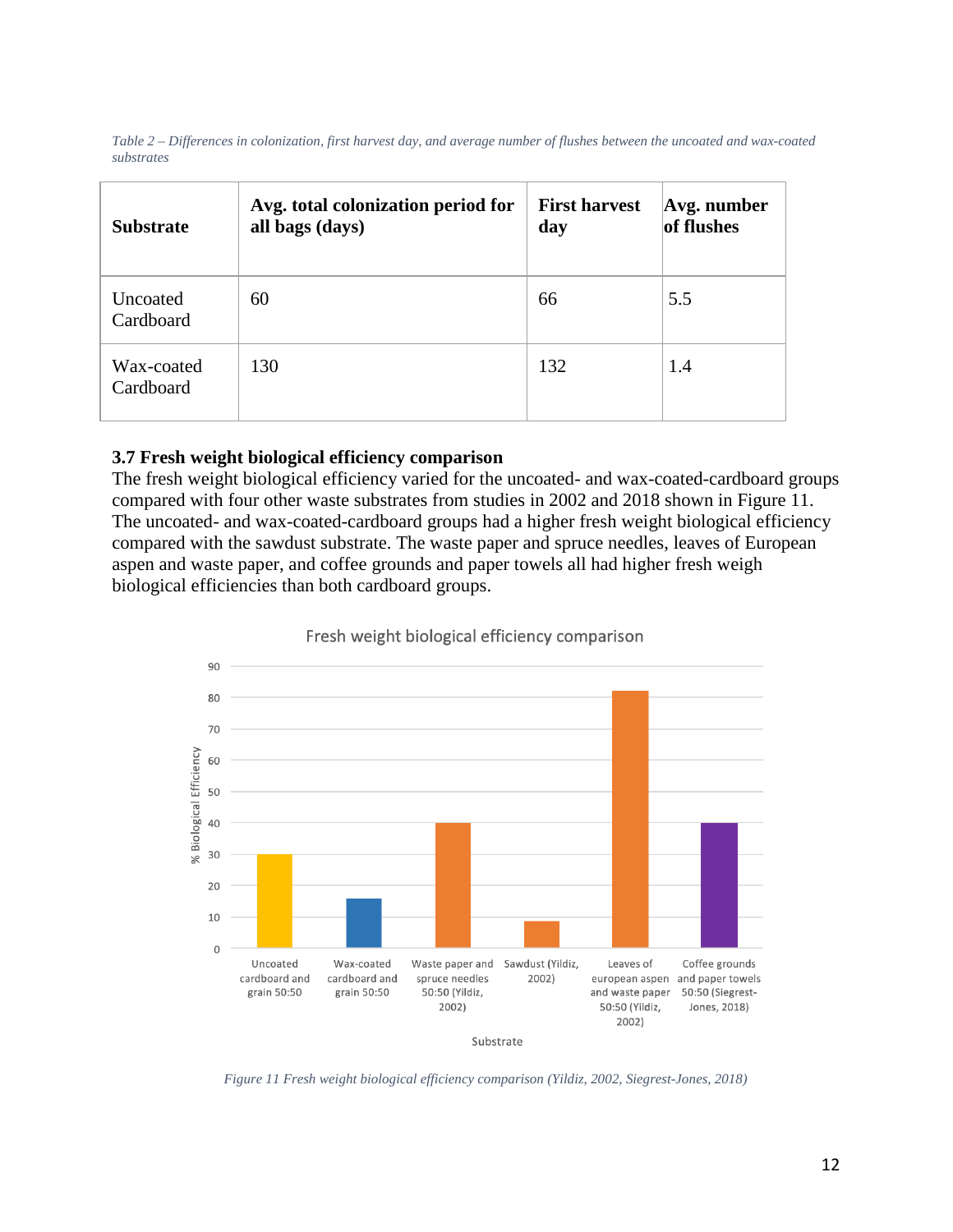#### **3.8 Average number of flushes comparison**

The uncoated-cardboard group performed better on average number of flushes compared with five other substrates from a 2003 study as shown in Figure 12. The uncoated cardboard had an average of 2.5 more flushes than the composted sawdust and corn husk substrates, 3.5 more flushes than the maize stover substrate, and 4.5 more flushes than the fresh sawdust and rice husk substrates. The wax-coated-cardboard group was outperformed for number of flushes by all the other substrates shown in the graph besides the fresh sawdust substrate with 0.4 more flushes. The uncoated- and wax-coated-cardboard groups had more flushes and a higher biological efficiency than the sawdust substrate seen in Figures 11 and 12. The uncoated cardboard and sawdust substrates have a similar tree matter makeup.



Average number of flushes of substrates

*Figure 12 Average number of flushes comparison (Obodai, Cleland-Okine, Vowotor, 2003)*

#### **4.0 Discussion**

Oyster mushrooms cultivated on wax-coated cardboard were found to effectively colonize the substrate and produce fruiting bodies. The data supports the possibility of wax-coated cardboard being used as a substrate in the oyster mushroom production industry to produce an oyster mushroom product and as a way of reducing waste sent to landfills. All five bags in each of the two groups were successful in producing mushroom fruiting bodies. The largest flush in dry weight for the wax-coated cardboard group was 2.7 grams more in weight compared with the largest flush in dry weight from the uncoated-cardboard group, suggesting that both substrates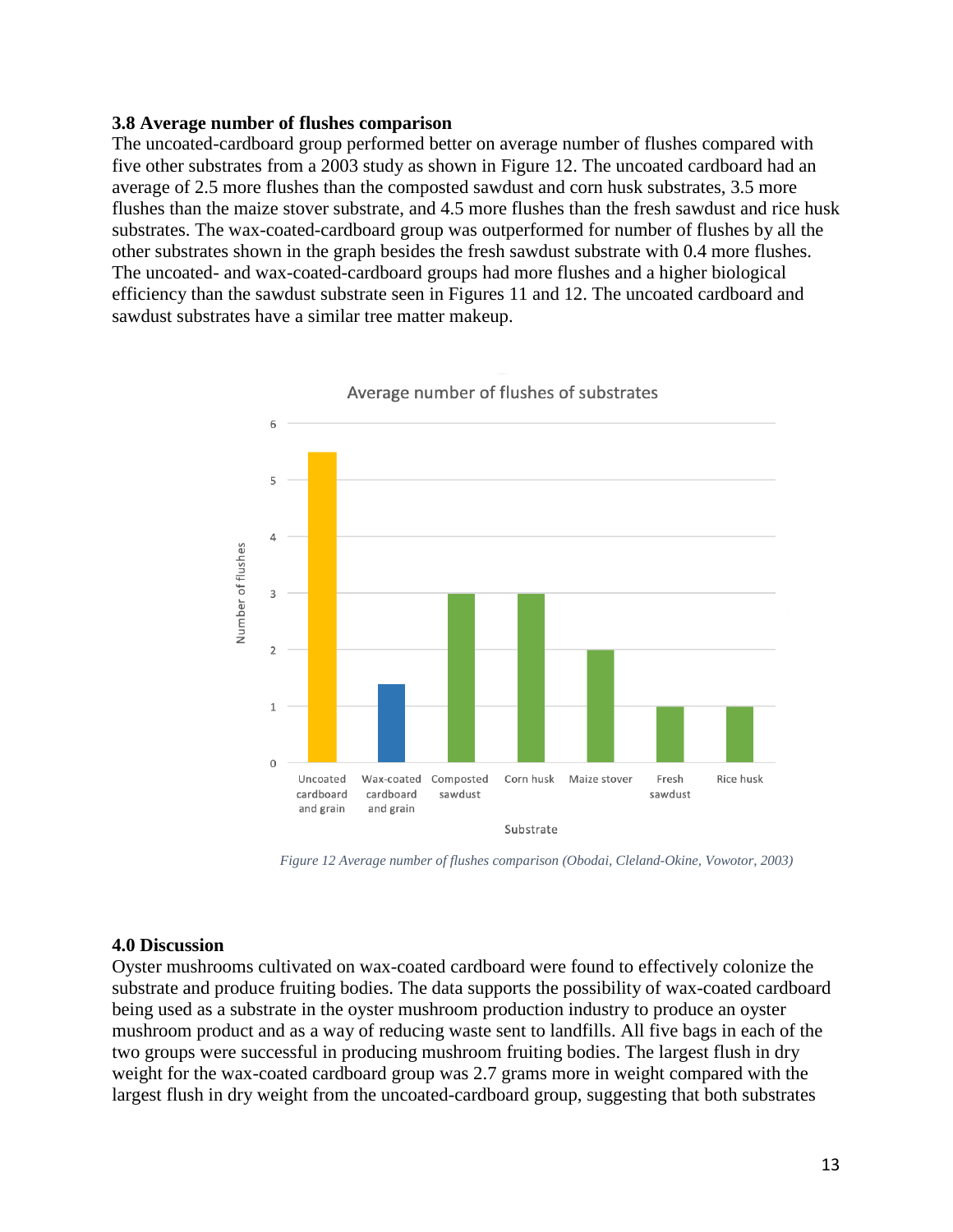can produce similar flush sizes. The weight per flush consistently decreased with each flush for both the uncoated-cardboard and wax-coated-cardboard groups. The wax-coated-cardboard group produced almost five times fewer flushes and half the total biomass as the uncoatedcardboard group.

The uncoated-cardboard substrate had a mycelial growth rate that was more than double that of the wax-coated-cardboard substrate. The uncoated-cardboard group took an average of 60 days to reach full colonization. The wax-coated-cardboard group had an average of 130 days for total colonization. The wax-coated cardboard group was less consistent with the number of days until pinning occurred. The uncoated-cardboard group all pinned within five days of each other, while the wax-coated-cardboard group pinned within 20 days of each other.

The number of days until full colonization for the uncoated-cardboard group compared well to a similar study observing oyster mushroom production on the agro-waste maize stalk supplemented with wheat bran and maize powder (Mkhize, Cloete, Basson, and Zharare, 2016). The study inoculated polyethylene bags with 900 grams of substrate, and this study inoculated polyethylene bags with 990 grams of cardboard and grain. Bags with the maize stalk supplemented with wheat bran and maize powder substrate reached full colonization between 30 and 56 days. The supplemented maize substrate reached full colonization faster than both the uncoated and wax-coated cardboard and is closest in colonization rate to the uncoated cardboard substrate.

The wax-coated group also showed clear contamination 50 days post inoculation. The uncoated-cardboard group showed very little to minimal contamination from inoculation through the fruiting and harvesting stage. The contamination potentially could have reduced the total yield of the wax-coated-cardboard group. The contamination was not severe enough to completely prevent the wax-coated-cardboard group from producing fruiting bodies. The specific reasons for the wax-coated group being the only group to have clear visible contamination is unknown, and further research on possible supplements and sterilization methods that would reduce contamination should be conducted. The contamination is also a factor to consider for commercial or home cultivators who choose to use waxed cardboard as a substrate.

The fresh weight biological efficiency of the uncoated cardboard group compared well to similar wood-based substrates from the Yildiz 2002 study seen in Figure 11. The uncoated cardboard and grain substrate after 40 days of harvesting had a 30% fresh weight biological efficiency. The Yildiz study found sawdust to have an 8% fresh weight biological efficiency, a 1:1 ratio of waste paper and spruce needles to have a 40% biological efficiency, and a 1:1 ratio of leaves of European aspen and waste paper to have an 82.1% biological efficiency. A study also completed at Warren Wilson College found a 1:1 ratio coffee grounds and paper towel waste substrate to have a 40% biological efficiency. The uncoated-cardboard-and-grain substrate has a better biological efficiency compared with sawdust and is similar in productivity to the waste-paper and organic-matter substrates.

The fresh weight biological efficiency of the wax-coated-cardboard group did not compare as well to other substrates as did the uncoated-cardboard group. With a biological efficiency of 16%, it is clear that the paraffin wax coating was more difficult for the oyster mushrooms to break down compared to the fibrous-woody cardboard material. The wax-coatedcardboard substrate still produced a higher biological efficiency percentage compared to the sawdust substrate seen in the Yildiz study. The wax-coated-cardboard substrate can produce a substantial amount of fruiting bodies, although it is unclear if the biological efficiency is desirable enough for commercial production.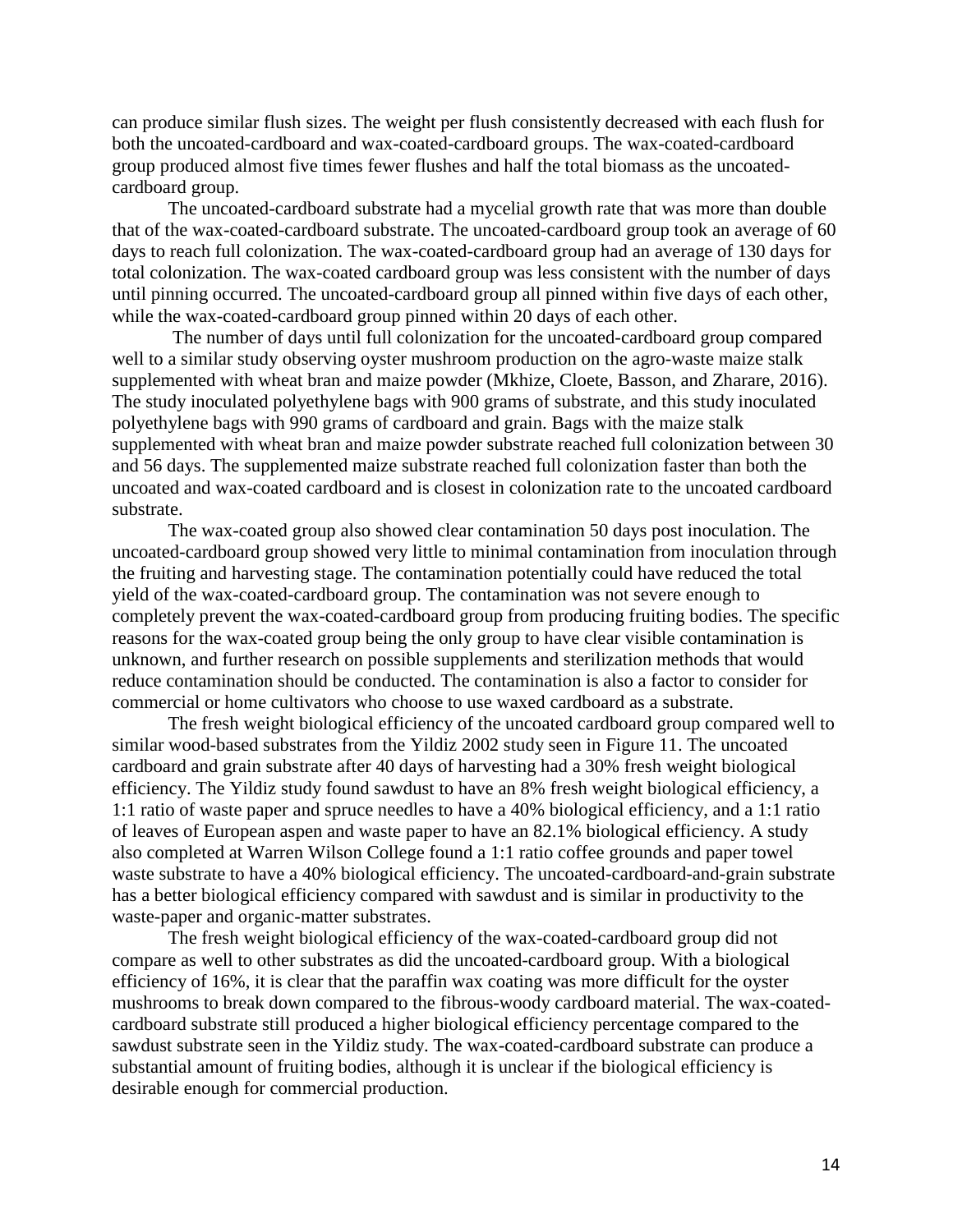The average number of flushes for the uncoated cardboard group was higher in number compared to all the substrates studied in the Obodai, Cleland-Okine, Vowotor 2003 study seen in Figure 12. The uncoated-cardboard production was less than other substrates in the Yildiz study but also produced more flushes per bag. The wax-coated cardboard substrate produced a lower average total number of flushes than the composted sawdust, maize stover, and corn husk substrates but also more than the fresh sawdust and rice husk substrates. The uncoated cardboard proved to be a substrate capable of inducing higher flushes than similar substrates in composition such as composted sawdust and fresh sawdust. The wax-coated cardboard produced more flushes than the fresh sawdust but less than the composted sawdust.

The microscope test to look at visible clues of the oyster mushroom mycelium degrading the paraffin wax showed visible differences of the cardboard fibers and reflectiveness of light seen in Figures 8 and 9. Uncoated-wax cardboard (Figure 8) under a 40x zoom clearly displays the individual fibers of the cardboard. The wax cardboard with no mycelium growth (Figure 9) under a microscope at 40x zoom displays more of a solid reflective color with little display of the individual fibers. The microscope test did not give any quantitative data for which a statistical test could be run, but it did suggest the likely possibility that the mycelium can readily biodegrade the paraffin wax. Paraffin wax was found in Marino's 1998 study to be biodegradable by species of fungi and bacteria. Oyster mushrooms have also been studied to readily degrade oil contaminants similar in structure to paraffin wax. This study opens the door for future studies focusing on providing quantitative data on the possibility of paraffin wax being degraded by the oyster mushroom mycelium and if so, how effective they are at degrading compared with other fungi and bacteria.

In a future study, fatty-acid content of the leachate from the wax-coated cardboard could be compared with the leachate from the uncoated-cardboard group. As seen in Figure 1, the proposed pathway for the aerobic biodegradation of n-alkanes results in a fatty acid. Additionally, the Raymond 1997 methods could be replicated to provide data on the biodegradation of the wax coated cardboard. The 1997 study performed refluxing with 1-octane followed by measuring with gas liquid chromatography to quantify the extent of biodegradation of paraffin wax coated cardboard in compost.

The room conditions proved to be a confounding factor. The conditions were not controlled in the experiment due to the goal of studying how productive the oyster mushrooms are in less-than-ideal conditions. The oyster mushrooms reached full colonization for both groups without controlled idealistic room conditions thus opening the door for home cultivators with similar conditions to use the substrate. The growing room was susceptible to the changes of seasons. The uncoated-cardboard group began fruiting in the winter time due to the faster colonization rate, while the wax-coated-cardboard group began fruiting in the spring time. It is likely there was a difference in temperature and humidity when the uncoated cardboard and waxcoated cardboard started fruiting due to seasonal change. Water amendments were needed in a higher frequency starting in early March. It is unknown how extensively the room conditions affected the differences in fruiting production between the two groups. There was a change in location for the last three weeks of the study. By the last three weeks, the bags were complete in production although it is possible that the location change could have impacted the fruiting production of both groups.

Possible sources of error include the inoculation step (See Methods, section 2.5). The inoculation was done as quickly as possible to reduce the risk of contamination, but it is possible that certain bags took longer and more contaminants were let in than with other bags.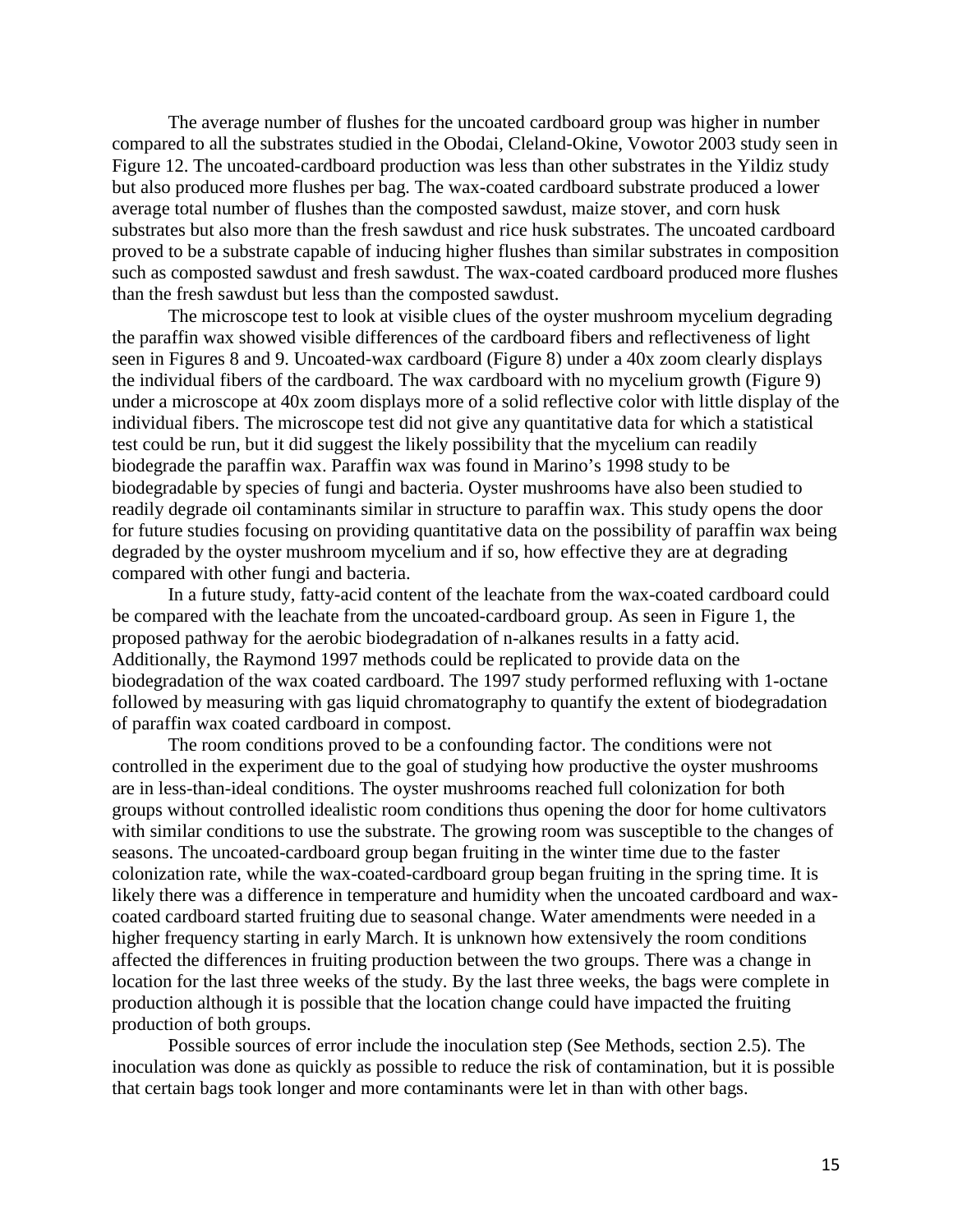Overwatering, (Methods, section 2.8), could also be a source of error. The water content was monitored on a visual basis, so it is possible too much or too little water was administered which could have negatively affected fruiting production.

Corrugated wax-coated cardboard is an additional waste product that can be used for the cultivation of *P. ostreatus*. In this study, oyster mushrooms grown on wax-coated and uncoated cardboard had a 100% success rate. The uncoated cardboard group reached full colonization faster than the wax-coated cardboard. This may be due to the added time it takes for oyster mushrooms to break down the solid-state hydrocarbon coating that tends to agglomerate (Marino, 1998). The oyster mushrooms can colonize on the wax-coated cardboard, thus confirming the first objective. Oyster mushrooms grown on wax-coated cardboard can produce fruiting bodies, thus confirming the second objective but produced half as much biomass as the uncoated-cardboard group. The wax-cardboard group did produce the flush highest in dry weight mass of 26.59 grams. Samples of wax-coated cardboard with mycelium growth showed clear visual signs of paraffin wax degradation thus confirming the third objective. Commercial and home cultivators can use wax-coated cardboard as a substrate, which would lead to a reduction from the 1.5 million wax-coated cardboard boxes shipped to landfills each year in the United States (Kalkowski, 2012). Further research on potential supplements that could reduce contamination and speed up colonization for the wax-coated cardboard substrate and the degradation of paraffin wax are necessary.

#### **Acknowledgments**

I would like to thank my advisor, Dr. Mark Brenner; my committee, Dr. Mary Saunders Bulan and Dr. Jeff Holmes; and the Environmental Studies Department of Warren Wilson College, Swannanoa, North Carolina, for supporting me in performing this research.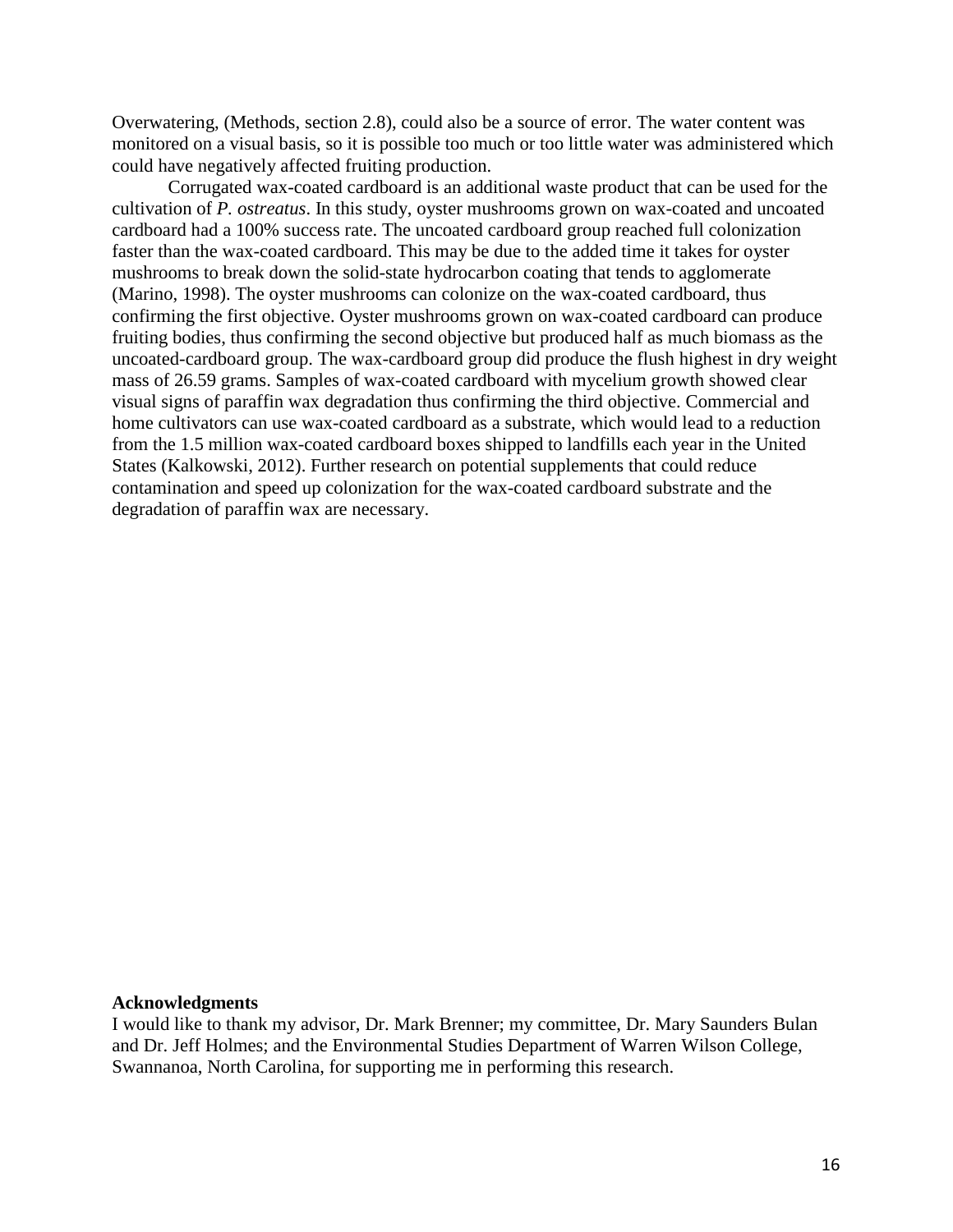### **References**

- "Analysis of Paper and Cardboard, Cellulose Content of Paper and Cardboard, Lignin Content of Paper and Cardboard." Accessed May 4, 2018. [http://www.celignis.com/feedstock.php?value=24.](http://www.celignis.com/feedstock.php?value=24)
- Bagley S.T., Richter D.L. (2002) Biodegradation by Brown Rot Fungi. In: Osiewacz H.D. (eds) Industrial Applications. The Mycota (A Comprehensive Treatise on Fungi as Experimental Systems for Basic and Applied Research), vol 10. Springer, Berlin, Heidelberg
- Barney, Danny L. "Growing Mushrooms Commercially." *University of Idaho*, University of Idaho.
- Bellettini, Marcelo Barba, Fernanda Assumpção Fiorda, Helayne Aparecida Maieves, Gerson Lopes Teixeira, Suelen Ávila, Polyanna Silveira Hornung, Agenor Maccari Júnior, and Rosemary Hoffmann Ribani. "Factors Affecting Mushroom Pleurotus Spp." *Saudi Journal of Biological Sciences*, December 18, 2016. [https://doi.org/10.1016/j.sjbs.2016.12.005.](https://doi.org/10.1016/j.sjbs.2016.12.005)
- Beyer, David Meigs. "Cultivation of Oyster Mushrooms." Penn State Extension, Penn State University, 2016.
- Dias, Albino A., Gil S. Freitas, Guilhermina S. M. Marques, Ana Sampaio, Irene S. Fraga, Miguel A. M. Rodrigues, Dmitry V. Evtuguin, and Rui M. F. Bezerra. "Enzymatic Saccharification of Biologically Pre-Treated Wheat Straw with White-Rot Fungi." *Bioresource Technology* 101, no. 15 (August 1, 2010): 6045–50. [https://doi.org/10.1016/j.biortech.2010.02.110.](https://doi.org/10.1016/j.biortech.2010.02.110)
- Eggen, Trine*.* "Application of Fungal Substrate from Commercial Mushroom Production Pleuorotus Ostreatus — for Bioremediation of Creosote Contaminated Soil."
- Fernández-Fueyo, Elena, Francisco J. Ruiz-Dueñas, María Jesús Martínez, Antonio Romero, Kenneth E. Hammel, Francisco Javier Medrano, and Angel T. Martínez. "Ligninolytic Peroxidase Genes in the Oyster Mushroom Genome: Heterologous Expression, Molecular Structure, Catalytic and Stability Properties, and Lignin-Degrading Ability." *Biotechnology for Biofuels* 7, no. 1 (January 3, 2014): 2. [https://doi.org/10.1186/1754-](https://doi.org/10.1186/1754-6834-7-2) [6834-7-2.](https://doi.org/10.1186/1754-6834-7-2)
- Hatakka, A. Lignin-modifying enzymes from selected white-rot fungi: Production and role in lignin degradation. FEMS Microbiol. Rev. 13: 125-135; 1994.
- Kalkowski, John. "Farmers and Grocers Think Outside the Wax Box." Packing Digest, April 22, 2012. [http://www.packagingdigest.com/smart-packaging/farmers-and-grocers-think](http://www.packagingdigest.com/smart-packaging/farmers-and-grocers-think-outside-wax-box)[outside-wax-box.](http://www.packagingdigest.com/smart-packaging/farmers-and-grocers-think-outside-wax-box)
- Ma, Y., M. Hummel, M. Määttänen, A. Särkilahti, A. Harlin, and H. Sixta. "Upcycling of Waste Paper and Cardboard to Textiles." *Green Chemistry* 18, no. 3 (February 1, 2016): 858– 66. https://doi.org/10.1039/C5GC01679G.
- Marino, Fabien. "Biodegradation of Paraffin Wax." *McGill University*, December 1998.
- Mkhize, Senzosenkosi Surprise, Jacques Cloete, Albertus Kotze Basson, and Godfrey Elijah Zharare. "Performance of Pleurotus Ostreatus Mushroom Grown on Maize Stalk Residues Supplemented with Various Levels of Maize Flour and Wheat Bran." *Food Science and Technology* 36, no. 4 (December 2016): 598–605. https://doi.org/10.1590/1678-457x.08516.